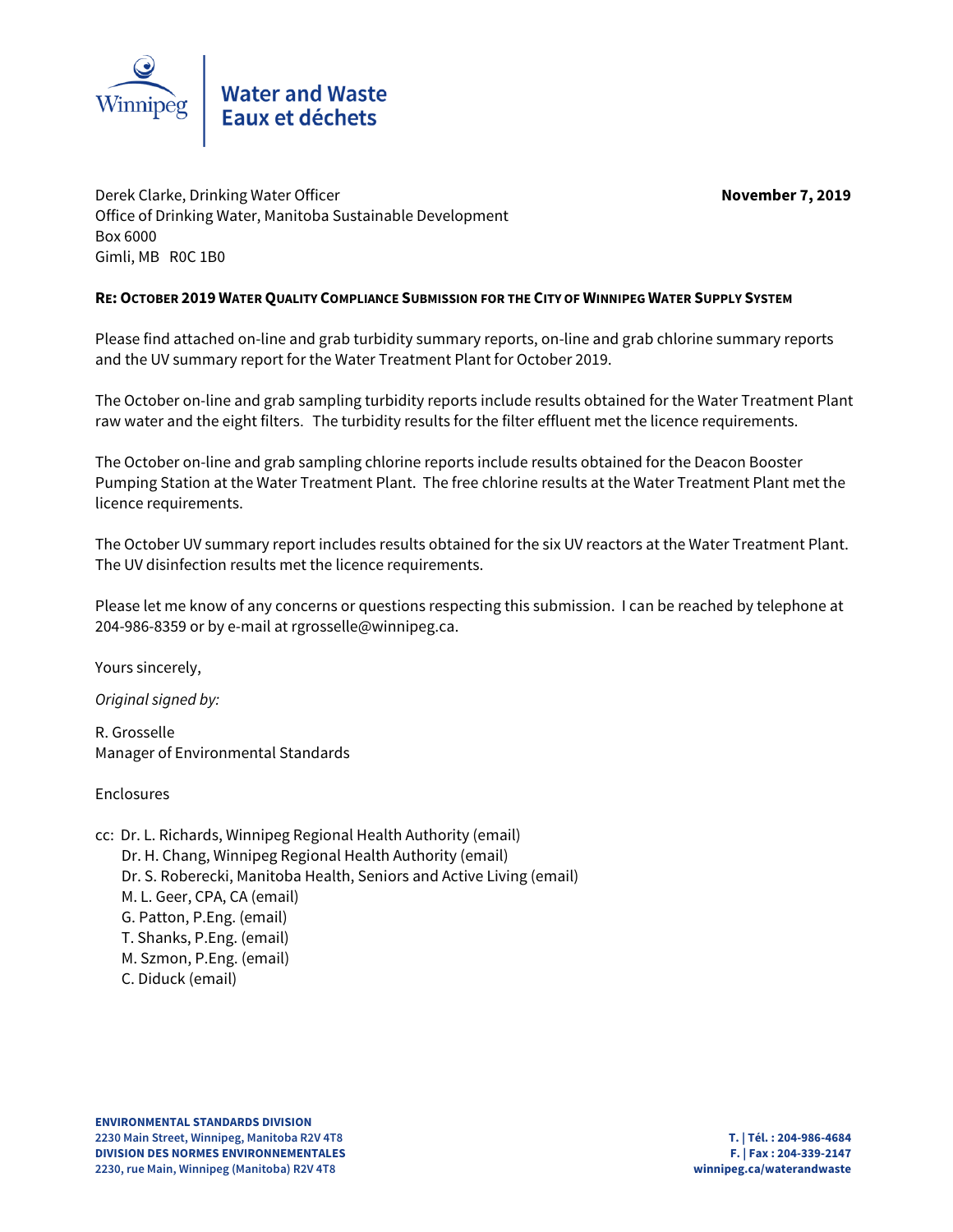

Off Line - OL

## **CITY OF WINNIPEG**WATER AND WASTE DEPARTMENT

# WATER SERVICES WATER TREATMENT PLANT TURBIDITY ON-LINE MONITORING REPORT

|                                                     | October 2019 Turbidity (NTU)                                                                |      |           |              |      |              |           |           |      |              |      |             |      |              |      |              |      |              |
|-----------------------------------------------------|---------------------------------------------------------------------------------------------|------|-----------|--------------|------|--------------|-----------|-----------|------|--------------|------|-------------|------|--------------|------|--------------|------|--------------|
|                                                     |                                                                                             | Raw  | Filter #1 |              |      | Filter #2    |           |           |      | Filter #4    |      | Filter #5   |      | Filter #6    |      | Filter #7    |      |              |
|                                                     | Date                                                                                        | Avg  | Avg       | Max          | Avg  | Max          | Avg       | Max       | Avg  | Max          | Avg  | Max         | Avg  | Max          | Avg  | Max          | Avg  | Max          |
|                                                     | 1/10/2019                                                                                   | 0.90 | 0.07      | 0.09         | 0.07 | 0.10         | OL        | OL        | 0.04 | 0.10         | 0.04 | 0.08        | 0.06 | 0.11         | 0.05 | 0.11         | 0.05 | 0.10         |
|                                                     | 2/10/2019                                                                                   | 0.88 | 0.07      | 0.11         | 0.06 | 0.10         | <b>OL</b> | <b>OL</b> | 0.05 | 0.07         | 0.04 | 0.07        | 0.06 | 0.11         | 0.05 | 0.09         | 0.05 | 0.09         |
|                                                     | 3/10/2019                                                                                   | 0.79 | 0.03      | 0.23         | 0.03 | 0.08         | OL        | OL        | 0.03 | 0.19         | 0.02 | 0.18        | 0.03 | 0.19         | 0.03 | 0.20         | 0.03 | 0.17         |
|                                                     | 4/10/2019                                                                                   | 0.77 | 0.05      | 0.07         | 0.06 | 0.07         | OL        | <b>OL</b> | 0.03 | 0.06         | 0.02 | 0.04        | 0.05 | 0.07         | 0.04 | 0.07         | 0.04 | 0.06         |
|                                                     | 5/10/2019                                                                                   | 0.78 | 0.06      | 0.08         | 0.05 | 0.08         | OL        | OL        | 0.03 | 0.06         | 0.02 | 0.04        | 0.04 | 0.07         | 0.04 | 0.26         | 0.04 | 0.06         |
|                                                     | 6/10/2019                                                                                   | 0.77 | 0.06      | 0.09         | 0.05 | 0.16         | OL        | <b>OL</b> | 0.03 | 0.05         | 0.02 | 0.04        | 0.04 | 0.07         | 0.04 | 0.06         | 0.03 | 0.06         |
|                                                     | 7/10/2019                                                                                   | 0.79 | 0.06      | 0.09         | 0.05 | 0.08         | OL        | OL        | 0.03 | 0.06         | 0.02 | 0.04        | 0.05 | 0.08         | 0.04 | 0.06         | 0.04 | 0.05         |
|                                                     | 8/10/2019                                                                                   | 0.79 | 0.06      | 0.10         | 0.05 | 0.09         | <b>OL</b> | <b>OL</b> | 0.03 | 0.06         | 0.02 | 0.05        | 0.05 | 0.08         | 0.04 | 0.05         | 0.04 | 0.06         |
|                                                     | 9/10/2019                                                                                   | 0.81 | 0.06      | 0.09         | 0.05 | 0.09         | OL        | OL        | 0.03 | 0.06         | 0.02 | 0.04        | 0.05 | 0.09         | 0.04 | 0.06         | 0.04 | 0.07         |
|                                                     | 10/10/2019                                                                                  | 0.80 | 0.05      | 0.09         | 0.05 | 0.09         | OL        | <b>OL</b> | 0.03 | 0.06         | 0.02 | 0.04        | 0.06 | 0.08         | 0.04 | 0.07         | 0.04 | 0.07         |
|                                                     | 11/10/2019                                                                                  | 0.68 | 0.05      | 0.07         | 0.06 | 0.07         | OL        | OL        | 0.02 | 0.06         | 0.02 | 0.04        | 0.05 | 0.09         | 0.03 | 0.06         | 0.03 | 0.06         |
|                                                     | 12/10/2019                                                                                  | 1.01 | 0.06      | 0.10         | 0.05 | 0.09         | <b>OL</b> | <b>OL</b> | 0.03 | 0.04         | 0.01 | 0.05        | 0.06 | 0.09         | 0.04 | 0.08         | 0.03 | 0.07         |
|                                                     | 13/10/2019                                                                                  | 0.91 | 0.06      | 0.11         | 0.06 | 0.10         | OL        | OL        | 0.03 | 0.07         | 0.02 | 0.05        | 0.06 | 0.11         | 0.04 | 0.08         | 0.04 | 0.06         |
|                                                     | 14/10/2019                                                                                  | 0.90 | 0.06      | 0.11         | 0.06 | 0.10         | <b>OL</b> | <b>OL</b> | 0.03 | 0.07         | 0.02 | 0.03        | 0.07 | 0.12         | 0.05 | 0.08         | 0.04 | 0.07         |
|                                                     | 15/10/2019                                                                                  | 0.98 | 0.05      | 0.10         | 0.06 | 0.09         | OL        | OL        | 0.02 | 0.07         | 0.02 | 0.05        | 0.07 | 0.10         | 0.04 | 0.08         | 0.03 | 0.11         |
|                                                     | 16/10/2019                                                                                  | 0.90 | 0.07      | 0.08         | 0.07 | 0.09         | <b>OL</b> | <b>OL</b> | 0.02 | 0.04         | 0.02 | 0.03        | 0.07 | 0.10         | 0.04 | 0.05         | 0.03 | 0.20         |
|                                                     | 17/10/2019                                                                                  | 0.86 | 0.06      | 0.08         | 0.06 | 0.08         | OL        | OL        | 0.03 | 0.05         | 0.01 | 0.08        | 0.07 | 0.10         | 0.04 | 0.05         | 0.03 | 0.05         |
|                                                     | 18/10/2019                                                                                  | 0.88 | 0.06      | 0.09         | 0.06 | 0.09         | OL        | <b>OL</b> | 0.02 | 0.05         | 0.00 | 0.01        | 0.07 | 0.10         | 0.04 | 0.05         | 0.04 | 0.06         |
|                                                     | 19/10/2019                                                                                  | 0.85 | 0.05      | 0.08         | 0.06 | 0.08         | OL        | OL        | 0.02 | 0.05         | 0.00 | 0.01        | 0.07 | 0.11         | 0.04 | 0.06         | 0.03 | 0.05         |
|                                                     | 20/10/2019                                                                                  | 0.81 | 0.06      | 0.08         | 0.07 | 0.08         | OL        | <b>OL</b> | 0.02 | 0.05         | 0.00 | 0.01        | 0.09 | 0.11         | 0.05 | 0.07         | 0.03 | 0.05         |
|                                                     | 21/10/2019                                                                                  | 0.83 | 0.06      | 0.08         | 0.07 | 0.09         | OL        | OL        | 0.02 | 0.05         | 0.00 | 0.01        | 0.09 | 0.12         | 0.06 | 0.08         | 0.03 | 0.06         |
|                                                     | 22/10/2019                                                                                  | 0.83 | 0.06      | 0.07         | 0.07 | 0.09         | OL        | <b>OL</b> | 0.02 | 0.06         | 0.00 | 0.01        | 0.09 | 0.13         | 0.06 | 0.08         | 0.04 | 0.13         |
|                                                     | 23/10/2019                                                                                  | 0.82 | 0.06      | 0.08         | 0.07 | 0.09         | OL        | OL        | 0.03 | 0.05         | 0.00 | 0.01        | 0.10 | 0.14         | 0.06 | 0.09         | 0.04 | 0.06         |
|                                                     | 24/10/2019                                                                                  | 0.82 | 0.06      | 0.08         | 0.07 | 0.10         | OL        | <b>OL</b> | 0.03 | 0.06         | 0.00 | 0.01        | 0.07 | 0.14         | 0.06 | 0.09         | 0.05 | 0.07         |
|                                                     | 25/10/2019                                                                                  | 0.80 | 0.06      | 0.09         | 0.08 | 0.11         | OL        | OL        | 0.03 | 0.06         | 0.00 | 0.01        | 0.04 | 0.06         | 0.07 | 0.09         | 0.05 | 0.07         |
|                                                     | 26/10/2019                                                                                  | 0.77 | 0.06      | 0.09         | 0.08 | 0.11         | OL        | <b>OL</b> | 0.03 | 0.06         | 0.00 | 0.01        | 0.04 | 0.06         | 0.09 | 0.11         | 0.05 | 0.07         |
|                                                     | 27/10/2019                                                                                  | 0.81 | 0.06      | 0.09         | 0.08 | 0.11         | OL        | OL        | 0.03 | 0.07         | 0.00 | 0.01        | 0.04 | 0.05         | 0.08 | 0.13         | 0.04 | 0.08         |
|                                                     | 28/10/2019                                                                                  | 0.78 | 0.07      | 0.10         | 0.08 | 0.12         | <b>OL</b> | <b>OL</b> | 0.03 | 0.07         | 0.00 | 0.01        | 0.04 | 0.06         | 0.09 | 0.13         | 0.05 | 0.07         |
|                                                     | 29/10/2019                                                                                  | 0.75 | 0.06      | 0.09         | 0.10 | 0.11         | OL        | OL        | 0.03 | 0.06         | 0.00 | 0.01        | 0.04 | 0.07         | 0.09 | 0.13         | 0.05 | 0.07         |
|                                                     | 30/10/2019                                                                                  | 0.81 | 0.04      | 0.12         | 0.04 | 0.14         | <b>OL</b> | <b>OL</b> | 0.02 | 0.11         | 0.00 | 0.00        | 0.01 | 0.07         | 0.05 | 0.16         | 0.02 | 0.08         |
|                                                     | 31/10/2019                                                                                  | 0.75 | 0.06      | 0.09         | 0.09 | 0.12         | OL        | OL        | 0.03 | 0.06         | 0.00 | 0.02        | 0.04 | 0.06         | 0.10 | 0.13         | 0.05 | 0.07         |
|                                                     | Total Number of Measurements Taken, A:<br>Turbidity Standard for Monitoring Location (NTU): |      |           | 11992<br>0.3 |      | 13740<br>0.3 |           | OL<br>0.3 |      | 14612<br>0.3 |      | 8702<br>0.3 |      | 15254<br>0.3 |      | 14651<br>0.3 |      | 16008<br>0.3 |
| Number of Measurements Meeting Standard, B:         |                                                                                             |      |           | 11992        |      | 13740        |           | <b>OL</b> |      | 14612        |      | 8702        |      | 15254        |      | 14651        |      | 16008        |
| Compliance with Turbidity Standard, C = B/A X 100%: |                                                                                             |      |           | 100.000%     |      | 100.000%     |           | <b>OL</b> |      | 100.000%     |      | 100.000%    |      | 100.000%     |      | 100.000%     |      | 100.000%     |

File Path: N:\Water Treatment Branch\Administration\Reports\Regulatory Submissions\Turbidity\2019\10-October

**Submitted By (Print):\_\_D.Minor\_\_\_\_\_\_\_\_\_\_\_\_\_\_\_\_\_\_\_\_\_\_\_\_\_\_\_\_\_\_ Signature\_Orignal signed by D.Minor\_\_\_\_\_\_\_\_\_\_\_\_\_\_\_\_\_\_\_\_\_\_\_\_\_\_\_\_\_\_\_\_\_\_\_\_**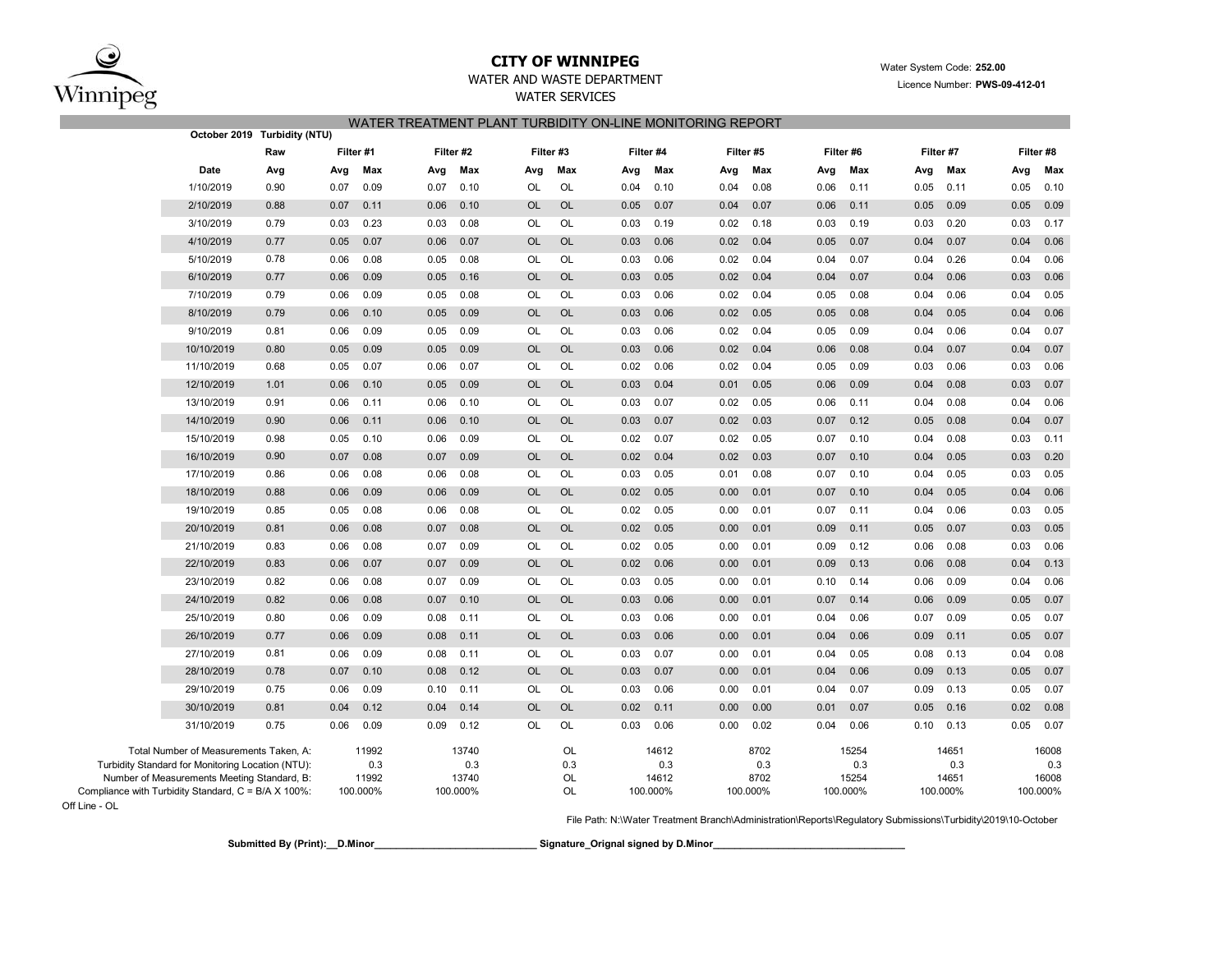

## CITY OF WINNIPEG WATER AND WASTE DEPARTMENTENVIRONMENTAL STANDARDS DIVISION

### **WATER TREATMENT PLANT TURBIDITY GRAB MONITORING REPORT**

| Water System Code: 252.00                                | <b>Turbidity (NTU)</b> |                  |                 |           |           |                     |           |           |           |           |           |           |           |           |                 |           |           |           |
|----------------------------------------------------------|------------------------|------------------|-----------------|-----------|-----------|---------------------|-----------|-----------|-----------|-----------|-----------|-----------|-----------|-----------|-----------------|-----------|-----------|-----------|
| Licence No. PWS-09-412-01                                |                        |                  |                 |           |           |                     |           |           |           |           |           |           |           |           |                 |           |           |           |
| <b>Date</b>                                              |                        | <b>Raw Water</b> | <b>Filter 1</b> |           |           | Filter <sub>2</sub> |           | Filter 3  | Filter 4  |           |           | Filter 5  | Filter 6  |           | <b>Filter 7</b> |           | Filter 8  |           |
|                                                          | Grab                   | Analyser         | Grab            | Analyser  | Grab      | Analyser            | Grab      | Analyser  | Grab      | Analyser  | Grab      | Analyser  | Grab      | Analyser  | Grab            | Analyser  | Grab      | Analyser  |
| 01-Oct-2019                                              | 1.06                   | 0.87             | 0.13            | 0.08      | 0.20      | 0.08                | OL        | OL        | 0.12      | 0.05      | 0.22      | 0.06      | 0.18      | 0.08      | OL              | OL        | 0.11      | 0.05      |
| 02-Oct-2019                                              | 0.96                   | 0.87             | 0.13            | 0.08      | 0.14      | 0.08                | OL        | OL        | 0.21      | 0.05      | <b>OL</b> | <b>OL</b> | 0.16      | 0.09      | 0.12            | 0.05      | 0.12      | 0.05      |
| 03-Oct-2019                                              | OL                     | <b>OL</b>        | OL              | OL        | OL        | OL                  | OL        | OL        | OL        | OL        | <b>OL</b> | OL        | OL        | OL        | OL              | OL        | OL        | OL        |
| 04-Oct-2019                                              | 0.93                   | 0.72             | 0.16            | 0.07      | 0.12      | 0.06                | OL        | OL        | 0.09      | 0.04      | 0.15      | 0.03      | 0.11      | 0.06      | 0.10            | 0.10      | 0.09      | 0.04      |
| 05-Oct-2019                                              | <b>NA</b>              | <b>NA</b>        | <b>NA</b>       | <b>NA</b> | <b>NA</b> | <b>NA</b>           | <b>NA</b> | <b>NA</b> | <b>NA</b> | <b>NA</b> | <b>NA</b> | <b>NA</b> | NA        | <b>NA</b> | <b>NA</b>       | <b>NA</b> | <b>NA</b> | <b>NA</b> |
| 06-Oct-2019                                              | <b>NA</b>              | <b>NA</b>        | <b>NA</b>       | <b>NA</b> | <b>NA</b> | <b>NA</b>           | <b>NA</b> | <b>NA</b> | <b>NA</b> | <b>NA</b> | <b>NA</b> | NA        | NA        | <b>NA</b> | <b>NA</b>       | <b>NA</b> | <b>NA</b> | <b>NA</b> |
| 07-Oct-2019                                              | 0.94                   | 0.85             | 0.21            | 0.07      | 0.21      | 0.07                | OL        | OL        | 0.12      | 0.03      | <b>OL</b> | <b>OL</b> | 0.12      | 0.07      | 0.15            | 0.03      | 0.12      | 0.03      |
| 08-Oct-2019                                              | 0.91                   | 0.67             | 0.13            | 0.09      | OL        | OL                  | OL        | OL        | 0.12      | 0.04      | 0.11      | 0.03      | 0.09      | 0.06      | 0.10            | 0.04      | 0.13      | 0.04      |
| 09-Oct-2019                                              | 0.93                   | 0.89             | OL              | OL        | 0.10      | 0.07                | OL        | OL        | 0.14      | 0.06      | 0.10      | 0.03      | 0.12      | 0.06      | 0.10            | 0.04      | 0.11      | 0.04      |
| 10-Oct-2019                                              | 0.88                   | 0.78             | 0.10            | 0.06      | 0.10      | 0.06                | OL        | OL        | 0.09      | 0.03      | 0.09      | 0.03      | 0.09      | 0.07      | 0.10            | 0.05      | OL        | OL        |
| 11-Oct-2019                                              | 0.82                   | 0.50             | 0.08            | 0.07      | 0.11      | 0.07                | <b>OL</b> | <b>OL</b> | 0.09      | 0.03      | 0.09      | 0.03      | 0.12      | 0.06      | 0.11            | 0.04      | <b>OL</b> | <b>OL</b> |
| 12-Oct-2019                                              | <b>NA</b>              | <b>NA</b>        | NA              | NA        | <b>NA</b> | <b>NA</b>           | <b>NA</b> | <b>NA</b> | <b>NA</b> | <b>NA</b> | <b>NA</b> | NA        | <b>NA</b> | <b>NA</b> | <b>NA</b>       | <b>NA</b> | <b>NA</b> | <b>NA</b> |
| 13-Oct-2019                                              | <b>NA</b>              | <b>NA</b>        | <b>NA</b>       | NA        | <b>NA</b> | <b>NA</b>           | <b>NA</b> | <b>NA</b> | <b>NA</b> | <b>NA</b> | <b>NA</b> | NA        | NA        | <b>NA</b> | <b>NA</b>       | <b>NA</b> | <b>NA</b> | <b>NA</b> |
| 14-Oct-2019                                              | <b>NA</b>              | <b>NA</b>        | <b>NA</b>       | NA        | <b>NA</b> | NA                  | <b>NA</b> | <b>NA</b> | <b>NA</b> | <b>NA</b> | <b>NA</b> | NA        | NA        | NA        | NA              | NA        | <b>NA</b> | <b>NA</b> |
| 15-Oct-2019                                              | 0.86                   | 0.87             | 0.09            | 0.07      | 0.07      | 0.07                | OL        | OL        | OL        | OL        | 0.08      | 0.03      | 0.07      | 0.09      | 0.09            | 0.04      | 0.08      | 0.04      |
| 16-Oct-2019                                              | 0.90                   | 0.88             | 0.10            | 0.07      | 0.09      | 0.07                | OL        | OL        | 0.09      | 0.02      | 0.09      | 0.03      | 0.14      | 0.08      | OL              | OL        | 0.08      | 0.03      |
| 17-Oct-2019                                              | 1.06                   | 0.82             | 0.09            | 0.07      | 0.14      | 0.08                | OL        | OL        | 0.11      | 0.03      | 0.19      | 0.00      | OL        | OL        | 0.09            | 0.03      | 0.09      | 0.03      |
| 18-Oct-2019                                              | 0.80                   | 0.84             | 0.10            | 0.07      | OL        | OL                  | OL        | OL        | 0.10      | 0.04      | 0.09      | 0.00      | 0.12      | 0.09      | 0.09            | 0.03      | 0.08      | 0.03      |
| 19-Oct-2019                                              | <b>NA</b>              | <b>NA</b>        | <b>NA</b>       | <b>NA</b> | <b>NA</b> | <b>NA</b>           | <b>NA</b> | <b>NA</b> | <b>NA</b> | NA        | <b>NA</b> | NA        | NA        | <b>NA</b> | <b>NA</b>       | <b>NA</b> | <b>NA</b> | <b>NA</b> |
| 20-Oct-2019                                              | <b>NA</b>              | <b>NA</b>        | <b>NA</b>       | <b>NA</b> | <b>NA</b> | <b>NA</b>           | <b>NA</b> | <b>NA</b> | <b>NA</b> | NA        | <b>NA</b> | NA        | <b>NA</b> | <b>NA</b> | <b>NA</b>       | <b>NA</b> | <b>NA</b> | NA        |
| 21-Oct-2019                                              | 0.89                   | 0.79             | 0.10            | 0.07      | 0.10      | 0.08                | OL        | OL        | 0.15      | 0.03      | 0.20      | 0.00      | 0.08      | 0.11      | 0.13            | 0.07      | 0.10      | 0.03      |
| 22-Oct-2019                                              | 0.77                   | 0.80             | 0.08            | 0.07      | 0.09      | 0.08                | <b>OL</b> | OL        | 0.10      | 0.03      | 0.13      | 0.01      | 0.13      | 0.12      | OL              | <b>OL</b> | 0.13      | 0.05      |
| 23-Oct-2019                                              | 1.04                   | 0.79             | 0.17            | 0.07      | 0.13      | 0.08                | <b>OL</b> | OL        | 0.12      | 0.04      | 0.17      | 0.00      | <b>OL</b> | OL        | 0.10            | 0.06      | 0.08      | 0.04      |
| 24-Oct-2019                                              | 0.82                   | 0.80             | 0.23            | 0.08      | 0.10      | 0.10                | <b>OL</b> | OL        | 0.12      | 0.05      | 0.09      | 0.00      | <b>OL</b> | OL        | 0.12            | 0.07      | 0.12      | 0.05      |
| 25-Oct-2019                                              | 0.83                   | 0.80             | OL              | OL        | 0.10      | 0.10                | <b>OL</b> | OL        | 0.11      | 0.05      | 0.08      | 0.00      | 0.08      | 0.05      | 0.07            | 0.07      | 0.08      | 0.05      |
| 26-Oct-2019                                              | <b>NA</b>              | <b>NA</b>        | NA              | NA        | <b>NA</b> | <b>NA</b>           | <b>NA</b> | <b>NA</b> | <b>NA</b> | <b>NA</b> | <b>NA</b> | NA        | ΝA        | <b>NA</b> | <b>NA</b>       | <b>NA</b> | <b>NA</b> | <b>NA</b> |
| 27-Oct-2019                                              | <b>NA</b>              | <b>NA</b>        | NA              | <b>NA</b> | <b>NA</b> | <b>NA</b>           | <b>NA</b> | <b>NA</b> | <b>NA</b> | <b>NA</b> | <b>NA</b> | NA        | NA        | <b>NA</b> | <b>NA</b>       | <b>NA</b> | <b>NA</b> | <b>NA</b> |
| 28-Oct-2019                                              | 0.77                   | 0.75             | 0.09            | 0.08      | 0.10      | 0.10                | OL        | OL        | 0.10      | 0.04      | 0.09      | 0.00      | 0.08      | 0.05      | 0.09            | 0.10      | OL        | OL        |
| 29-Oct-2019                                              | 0.73                   | 0.72             | 0.08            | 0.08      | 0.09      | 0.11                | OL        | OL        | 0.04      | 0.14      | 0.11      | 0.00      | 0.12      | 0.05      | OL              | OL        | 0.13      | 0.05      |
| 30-Oct-2019                                              | OL                     | OL               | <b>OL</b>       | OL        | OL        | OL                  | OL        | OL        | OL        | OL        | OL        | OL        | OL        | OL        | OL              | OL        | OL        | OL        |
| 31-Oct-2019                                              | 0.73                   | 0.73             | 0.08            | 0.08      | 0.11      | 0.11                | OL        | OL        | 0.09      | 0.04      | 0.08      | 0.00      | 0.08      | 0.05      | 0.08            | 0.11      | 0.09      | 0.06      |
| Total number of measurements taken, A:                   |                        |                  | 18              |           | 18        |                     | <b>OL</b> |           | 19        |           | 18        |           | 17        |           | 16              |           | 17        |           |
| <b>Turbidity Standard for Monitoring Location (NTU):</b> |                        |                  | 0.30            |           | 0.30      |                     | 0.30      |           | 0.30      |           | 0.30      |           | 0.30      |           | 0.30            |           | 0.30      |           |
| Number of measurements meeting standard, B:              |                        |                  | 18              |           | 18        |                     | <b>OL</b> |           | 19        |           | 18        |           | 17        |           | 16              |           | 17        |           |
| Compliance with Turbidity Standard, C= B/A X 100%:       |                        |                  | 100%            |           | 100%      |                     | <b>OL</b> |           | 100%      |           | 100%      |           | 100%      |           | 100%            |           | 100%      |           |

NS: No Sample NA: Not Analyzed OL: Off-Line

September 17, 2019: filter 3 taken offline for media replacement

October 3, 2019: WTP offline for scheduled maintenance 08:00 to 20:50

October 30, 2019: WTP offline for scheduled maintenance 06:00 to 21:30

Printed From : N:\Compliance Reporting\Submittal Letters\WTP Turbidity Data **Date Authorized:** 

**Comments: Report Compiled By: A. Gordon**

> **Authorized By: C.Diduck**

**7-Nov-19**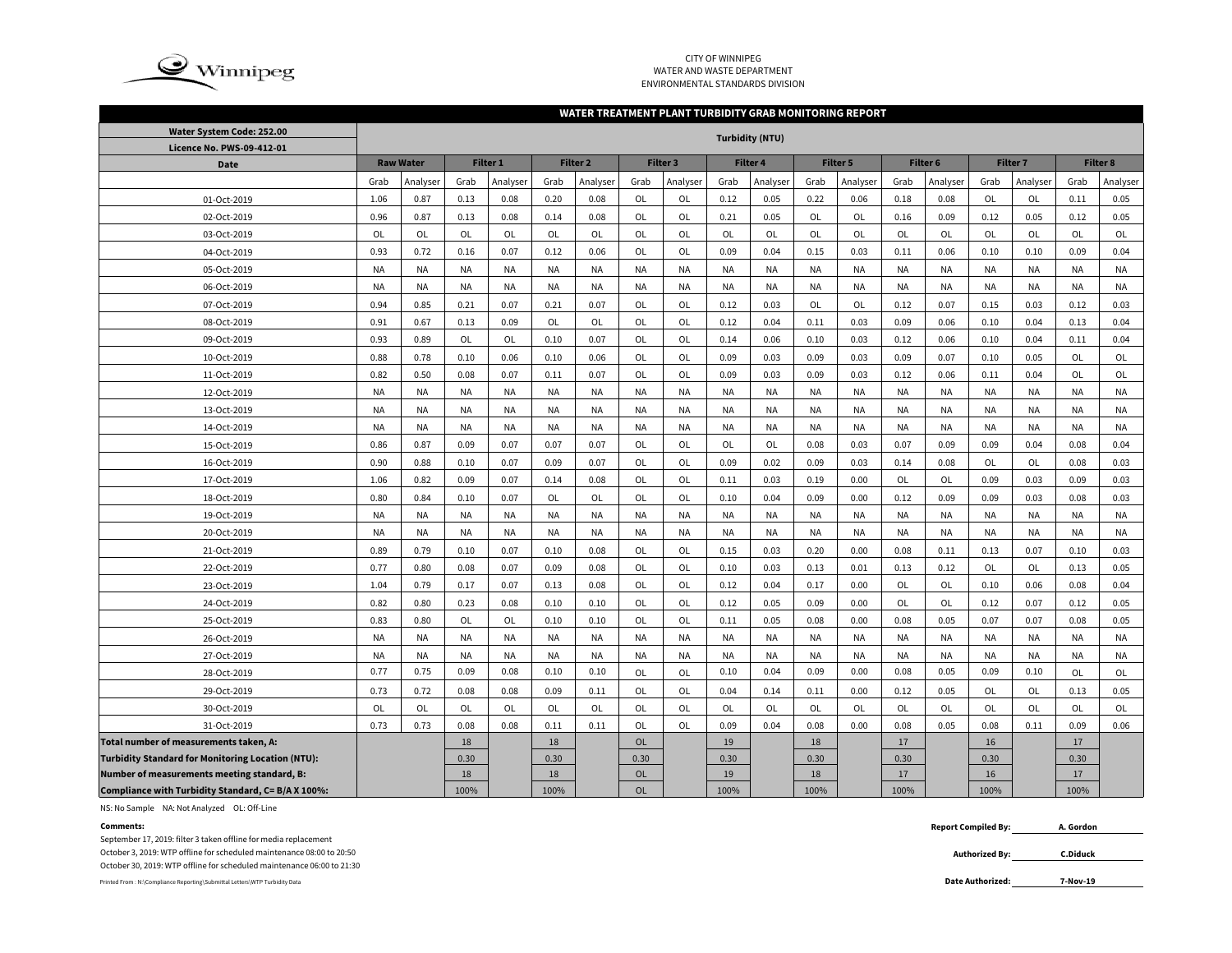

**City Of Winnipeg**

Water and Waste Department Water Services

WATER TREATMENT PLANT FREE CHLORINE ON-LINE MONITORING REPORT

Deacon Booster Pumping Station

Water System Code: **252.00** Licence Number: **PWS-09-412-01**

Report Created: 01 November 2019 **Report Period: October 2019** Report Period: October 2019

|                                             |                                      | <b>BRANCH1</b> | [mg/L]  | <b>BRANCH2</b><br>[mg/L] |         |
|---------------------------------------------|--------------------------------------|----------------|---------|--------------------------|---------|
|                                             | Date                                 | Average        | Minimum | Average                  | Minimum |
|                                             | 01/10/2019                           | 1.55           | 1.47    | 1.55                     | 1.40    |
|                                             | 02/10/2019                           | 1.52           | 1.45    | 1.53                     | 1.45    |
|                                             | 03/10/2019                           | 1.85           | 1.30    | 1.99                     | 1.27    |
|                                             | 04/10/2019                           | 1.33           | 1.16    | 1.30                     | 1.18    |
|                                             | 05/10/2019                           | 1.36           | 1.24    | 1.47                     | 1.30    |
|                                             | 06/10/2019                           | 1.26           | 1.20    | 1.39                     | 1.29    |
|                                             | 07/10/2019                           | 1.37           | 1.24    | 1.47                     | 1.34    |
|                                             | 08/10/2019                           | 1.32           | 1.14    | 1.35                     | 1.24    |
|                                             | 09/10/2019                           | 1.17           | 1.09    | 1.23                     | 1.09    |
|                                             | 10/10/2019                           | 1.17           | 1.01    | 1.25                     | 1.17    |
|                                             | 11/10/2019                           | 1.21           | 0.88    | 1.28                     | 1.06    |
|                                             | 12/10/2019                           | 1.29           | 1.11    | 1.28                     | 1.11    |
|                                             | 13/10/2019                           | 1.20           | 1.12    | 1.12                     | 1.09    |
|                                             | 14/10/2019                           | 1.21           | 1.15    | 1.15                     | 1.11    |
|                                             | 15/10/2019                           | 1.15           | 0.88    | 1.23                     | 1.14    |
|                                             | 16/10/2019                           | 1.21           | 1.10    | 1.22                     | 1.07    |
|                                             | 17/10/2019                           | 1.23           | 1.13    | 1.33                     | 1.09    |
|                                             | 18/10/2019                           | 1.20           | 1.11    | 1.35                     | 1.26    |
|                                             | 19/10/2019                           | 1.25           | 1.14    | 1.31                     | 1.17    |
|                                             | 20/10/2019                           | 1.25           | 1.12    | 1.29                     | 1.16    |
|                                             | 21/10/2019                           | 1.15           | 1.05    | 1.37                     | 1.30    |
|                                             | 22/10/2019                           | 1.15           | 1.09    | 1.37                     | 1.30    |
|                                             | 23/10/2019                           | 1.35           | 1.03    | 1.36                     | 1.15    |
|                                             | 24/10/2019                           | 1.40           | 1.30    | 1.39                     | 1.29    |
|                                             | 25/10/2019                           | 1.29           | 1.20    | 1.29                     | 1.13    |
|                                             | 26/10/2019                           | 1.23           | 1.15    | 1.24                     | 1.17    |
|                                             | 27/10/2019                           | 1.21           | 1.14    | 1.22                     | 1.15    |
|                                             | 28/10/2019                           | 1.23           | 1.16    | 1.21                     | 1.09    |
|                                             | 29/10/2019                           | 1.24           | 1.16    | 1.21                     | 1.12    |
|                                             | 30/10/2019                           | 1.35           | 1.23    | 1.40                     | 1.24    |
|                                             | 31/10/2019                           | 1.46           | 1.25    | 1.38                     | 1.26    |
|                                             |                                      |                |         |                          |         |
|                                             | Total Number of Measurements, A:     |                | 21601   |                          | 21602   |
|                                             | Minimum Free Chlorine Standard:      |                | 0.5     |                          | 0.5     |
| Number of Measurements Meeting Standard, B: |                                      |                | 21601   |                          | 21602   |
|                                             | COMPLIANCE, $C = B/A \times 100\%$ : |                | 100.00  |                          | 100.00  |

File Path: N:\Water Treatment Branch\Administration\Reports\Regulatory Submissions\Chlorine\2019\10-October

Submitted By (Print): D. Minor

Signature: **Original signed by D. Minor**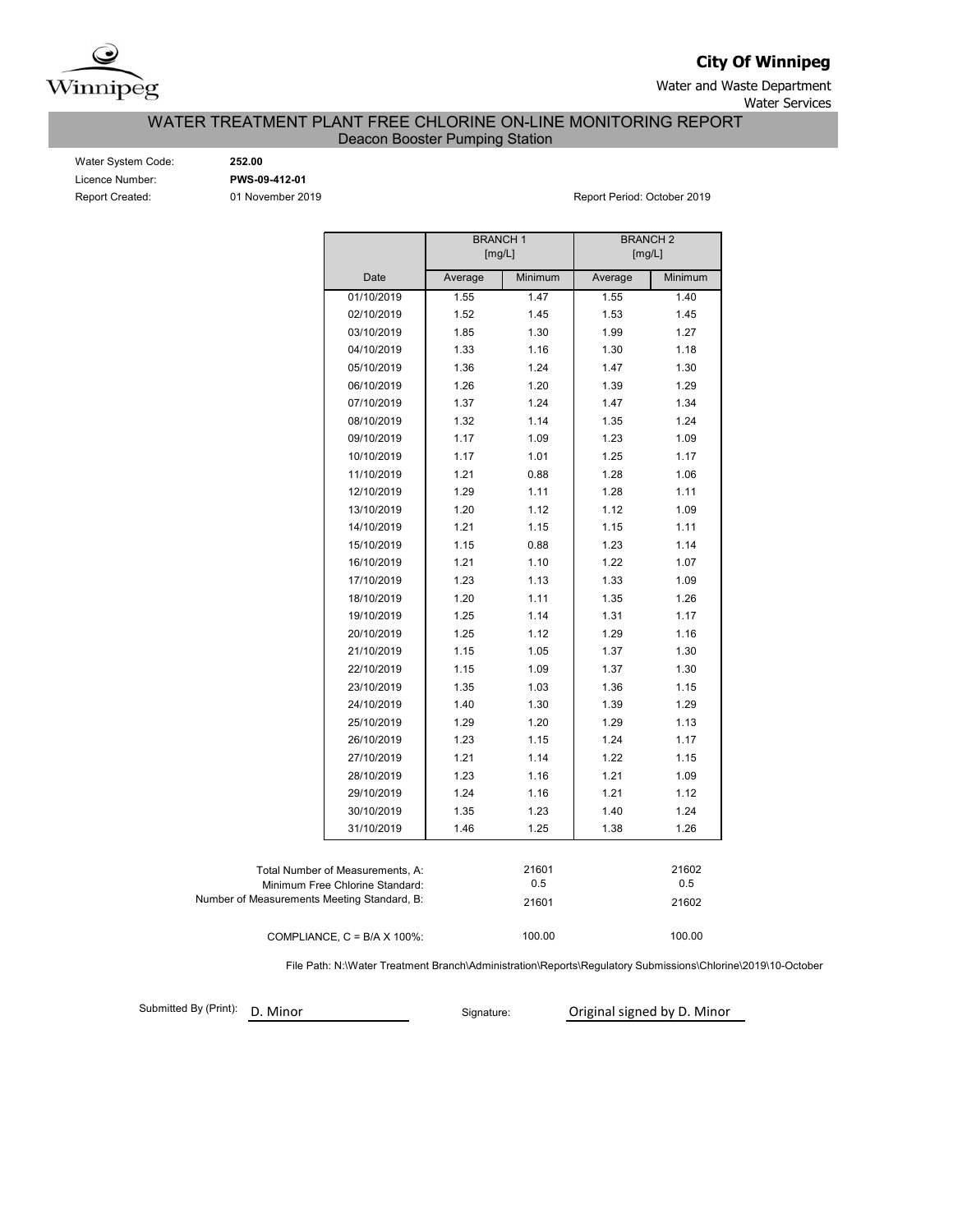| $\clubsuit$ Winnipeg                              |           | <b>CITY OF WINNIPEG</b><br>WATER AND WASTE DEPARTMENT<br>ENVIRONMENTAL STANDARDS DIVISION |                                                       |                             |                                                |                                 |  |
|---------------------------------------------------|-----------|-------------------------------------------------------------------------------------------|-------------------------------------------------------|-----------------------------|------------------------------------------------|---------------------------------|--|
|                                                   |           |                                                                                           | WATER TREATMENT PLANT CHLORINE GRAB MONITORING REPORT |                             |                                                |                                 |  |
| <b>Water System Code: 252.00</b>                  |           | <b>Deacon Booster Pumping Station Branch 1</b>                                            |                                                       |                             | <b>Deacon Booster Pumping Station Branch 2</b> |                                 |  |
| Licence No. PWS-09-412-01<br><b>Date</b>          |           | <b>Free Chlorine (mg/L)</b>                                                               | <b>Total Chlorine</b><br>(mg/L)                       | <b>Free Chlorine (mg/L)</b> |                                                | <b>Total Chlorine</b><br>(mg/L) |  |
|                                                   | Analyser  | Grab                                                                                      | Grab                                                  | Analyser                    | Grab                                           | Grab                            |  |
| 01-Oct-2019                                       | 1.57      | 1.50                                                                                      | 1.60                                                  | 1.47                        | 1.48                                           | 1.65                            |  |
| 02-Oct-2019                                       | 1.56      | 1.55                                                                                      | 1.78                                                  | 1.54                        | 1.62                                           | 1.74                            |  |
| 03-Oct-2019                                       | OL        | <b>OL</b>                                                                                 | OL                                                    | OL                          | OL                                             | OL                              |  |
| 04-Oct-2019                                       | 1.28      | 1.33                                                                                      | 1.51                                                  | 1.27                        | 1.33                                           | 1.49                            |  |
| 05-Oct-2019                                       | <b>NA</b> | <b>NA</b>                                                                                 | <b>NA</b>                                             | <b>NA</b>                   | <b>NA</b>                                      | <b>NA</b>                       |  |
| 06-Oct-2019                                       | <b>NA</b> | NA                                                                                        | NA                                                    | <b>NA</b>                   | <b>NA</b>                                      | NA                              |  |
| 07-Oct-2019                                       | 1.27      | 1.32                                                                                      | 1.48                                                  | 1.42                        | 1.38                                           | 1.53                            |  |
| 08-Oct-2019                                       | 1.25      | 1.13                                                                                      | 1.40                                                  | 1.30                        | 1.23                                           | 1.45                            |  |
| 09-Oct-2019                                       | 1.19      | 1.21                                                                                      | 1.37                                                  | 1.25                        | 1.25                                           | 1.40                            |  |
| 10-Oct-2019                                       | 1.16      | 1.18                                                                                      | 1.39                                                  | 1.24                        | 1.26                                           | 1.41                            |  |
| 11-Oct-2019                                       | 1.16      | 1.15                                                                                      | 1.30                                                  | 1.22                        | 1.14                                           | 1.36                            |  |
| 12-Oct-2019                                       | <b>NA</b> | <b>NA</b>                                                                                 | <b>NA</b>                                             | <b>NA</b>                   | <b>NA</b>                                      | <b>NA</b>                       |  |
| 13-Oct-2019                                       | <b>NA</b> | <b>NA</b>                                                                                 | <b>NA</b>                                             | <b>NA</b>                   | <b>NA</b>                                      | <b>NA</b>                       |  |
| 14-Oct-2019                                       | NA        | ΝA                                                                                        | NA                                                    | ΝA                          | <b>NA</b>                                      | <b>NA</b>                       |  |
| 15-Oct-2019                                       | 1.20      | 1.23                                                                                      | 1.41                                                  | 1.24                        | 1.29                                           | 1.46                            |  |
| 16-Oct-2019                                       | 1.19      | 1.29                                                                                      | 1.42                                                  | 1.11                        | 1.41                                           | 1.56                            |  |
| 17-Oct-2019                                       | 1.33      | 1.26                                                                                      | 1.43                                                  | 1.37                        | 1.44                                           | 1.60                            |  |
| 18-Oct-2019                                       | 1.22      | 1.25                                                                                      | 1.44                                                  | 1.35                        | 1.42                                           | 1.55                            |  |
| 19-Oct-2019                                       | <b>NA</b> | <b>NA</b>                                                                                 | <b>NA</b>                                             | <b>NA</b>                   | <b>NA</b>                                      | <b>NA</b>                       |  |
| 20-Oct-2019                                       | <b>NA</b> | NA                                                                                        | ΝA                                                    | ΝA                          | <b>NA</b>                                      | NA                              |  |
| 21-Oct-2019                                       | 1.14      | 1.21                                                                                      | 1.33                                                  | 1.36                        | 1.35                                           | 1.45                            |  |
| 22-Oct-2019                                       | 1.16      | 1.11                                                                                      | 1.35                                                  | 1.36                        | 1.33                                           | 1.54                            |  |
| 23-Oct-2019                                       | 1.34      | 1.30                                                                                      | 1.50                                                  | 1.35                        | 1.29                                           | 1.60                            |  |
| 24-Oct-2019                                       | 1.47      | 1.39                                                                                      | 1.53                                                  | 1.35                        | 1.43                                           | 1.54                            |  |
| 25-Oct-2019                                       | 1.33      | 1.29                                                                                      | 1.48                                                  | 1.26                        | 1.28                                           | 1.50                            |  |
| 26-Oct-2019                                       | NA        | <b>NA</b>                                                                                 | <b>NA</b>                                             | <b>NA</b>                   | NA                                             | NA                              |  |
| 27-Oct-2019                                       | NA        | <b>NA</b>                                                                                 | <b>NA</b>                                             | NA                          | NA                                             | <b>NA</b>                       |  |
| 28-Oct-2019                                       | 1.26      | 1.19                                                                                      | 1.36                                                  | 1.23                        | 1.21                                           | 1.37                            |  |
| 29-Oct-2019                                       | 1.23      | 1.22                                                                                      | 1.39                                                  | 1.19                        | 1.22                                           | 1.39                            |  |
| 30-Oct-2019                                       | OL        | OL                                                                                        | OL                                                    | OL                          | OL                                             | OL                              |  |
| 31-Oct-2019                                       | 1.33      | 1.32                                                                                      | 1.50                                                  | 1.34                        | 1.36                                           | 1.57                            |  |
| Total number of measurements taken, A:            |           | 20                                                                                        |                                                       |                             | 20                                             |                                 |  |
| Chlorine Standard for Monitoring Location (mg/L): |           | 0.50                                                                                      |                                                       |                             | 0.50                                           |                                 |  |
| Number of measurements meeting standard, B:       |           | 20                                                                                        |                                                       |                             | 20 <sup>°</sup>                                |                                 |  |
| Compliance with Chlorine Standard, C= B/A X 100%: |           | 100%                                                                                      |                                                       |                             | 100%                                           |                                 |  |

NS: No Sample NA: Not Analyzed OL: Off-Line

| Comments:                                                              | <b>Report Compiled By:</b> | A. Gordon |  |
|------------------------------------------------------------------------|----------------------------|-----------|--|
| October 3, 2019: WTP offline for scheduled maintenance 08:00 to 20:50  |                            |           |  |
| October 30, 2019: WTP offline for scheduled maintenance 06:00 to 21:30 | <b>Authorized By:</b>      | C. Diduck |  |
|                                                                        |                            |           |  |
| N:\Compliance Reportina\Submittal Letters\WTP Chlorine Data            | Date Authorized:           | 7-Nov-19  |  |
|                                                                        |                            |           |  |